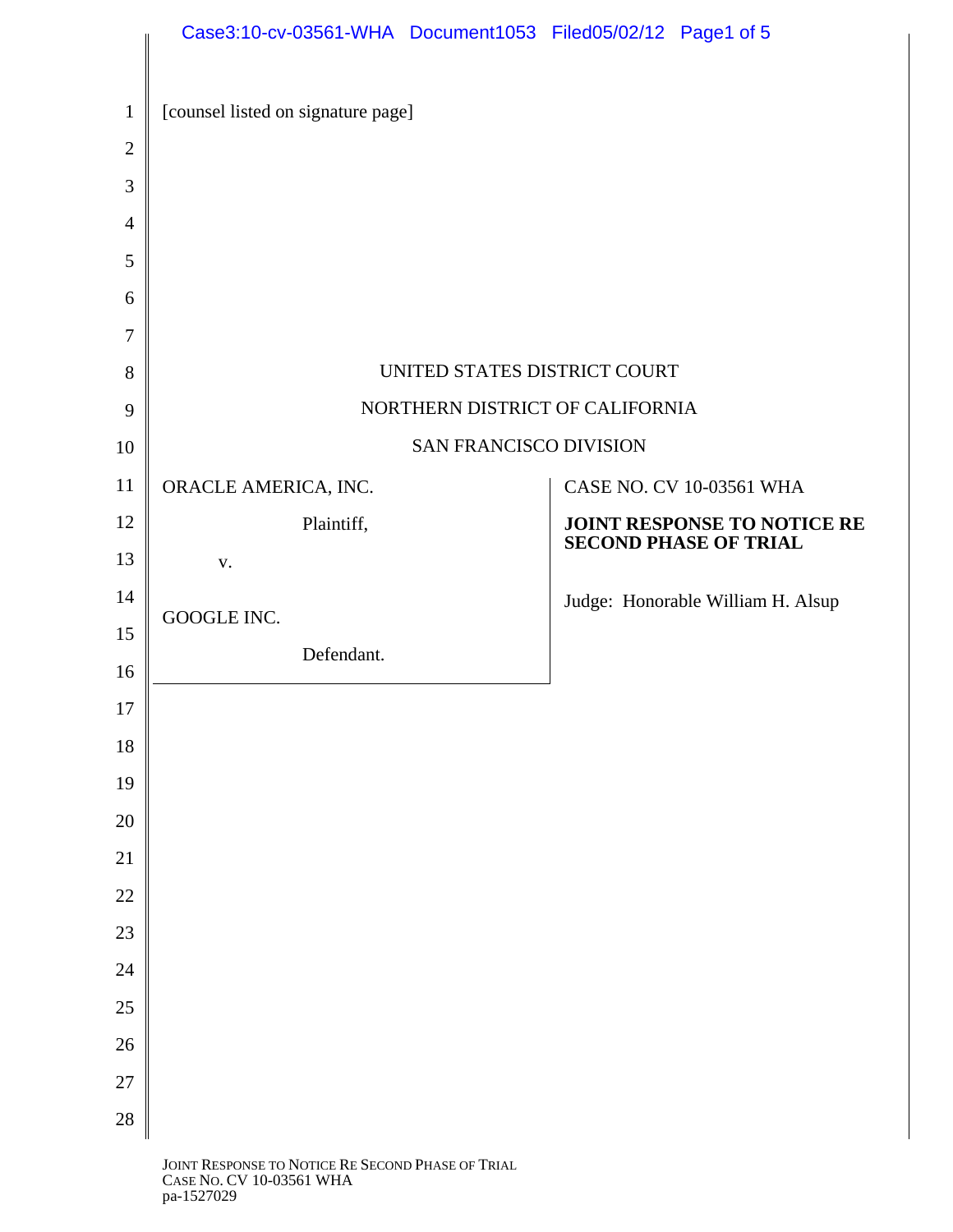In the event that a verdict is returned on Thursday, May 3 (or Friday, May 4), the parties have no objection to starting the Phase 2 on Monday, May 7.

| The parties have met and conferred to resolve the only witness problem that may have                 |
|------------------------------------------------------------------------------------------------------|
| interfered with the Court's proposal. Oracle had identified Mr. Bornstein, a former Google           |
| engineer who also testified in Phase 1, as the first witness for its case in chief. But because of a |
| pre-planned trip, Mr. Bornstein was scheduled to be out of town next week. The parties have          |
| therefore reached a compromise to accommodate Mr. Bornstein's schedule. Specifically, Google         |
| has agreed to stipulate to the admissibility of various trial exhibits at the beginning of Oracle's  |
| case in chief. In addition, Oracle may present Mr. Bornstein out of order as part of Oracle's case   |
| in chief next Thursday, May 10. Google may thereafter examine Mr. Bornstein in full as part of       |
| Google's case in chief; Google's examination will not be limited to the scope of Oracle's            |
| examination. Oracle's cross/rebuttal examination and Google's rebuttal examination may then          |
| follow.                                                                                              |
| Having resolved the sole potential witness issue, the parties are not aware of anything else         |
| that might interfere with the Court's scheduling proposal.                                           |
|                                                                                                      |
|                                                                                                      |
|                                                                                                      |
|                                                                                                      |
|                                                                                                      |
|                                                                                                      |
|                                                                                                      |
|                                                                                                      |
|                                                                                                      |
|                                                                                                      |
|                                                                                                      |
|                                                                                                      |
|                                                                                                      |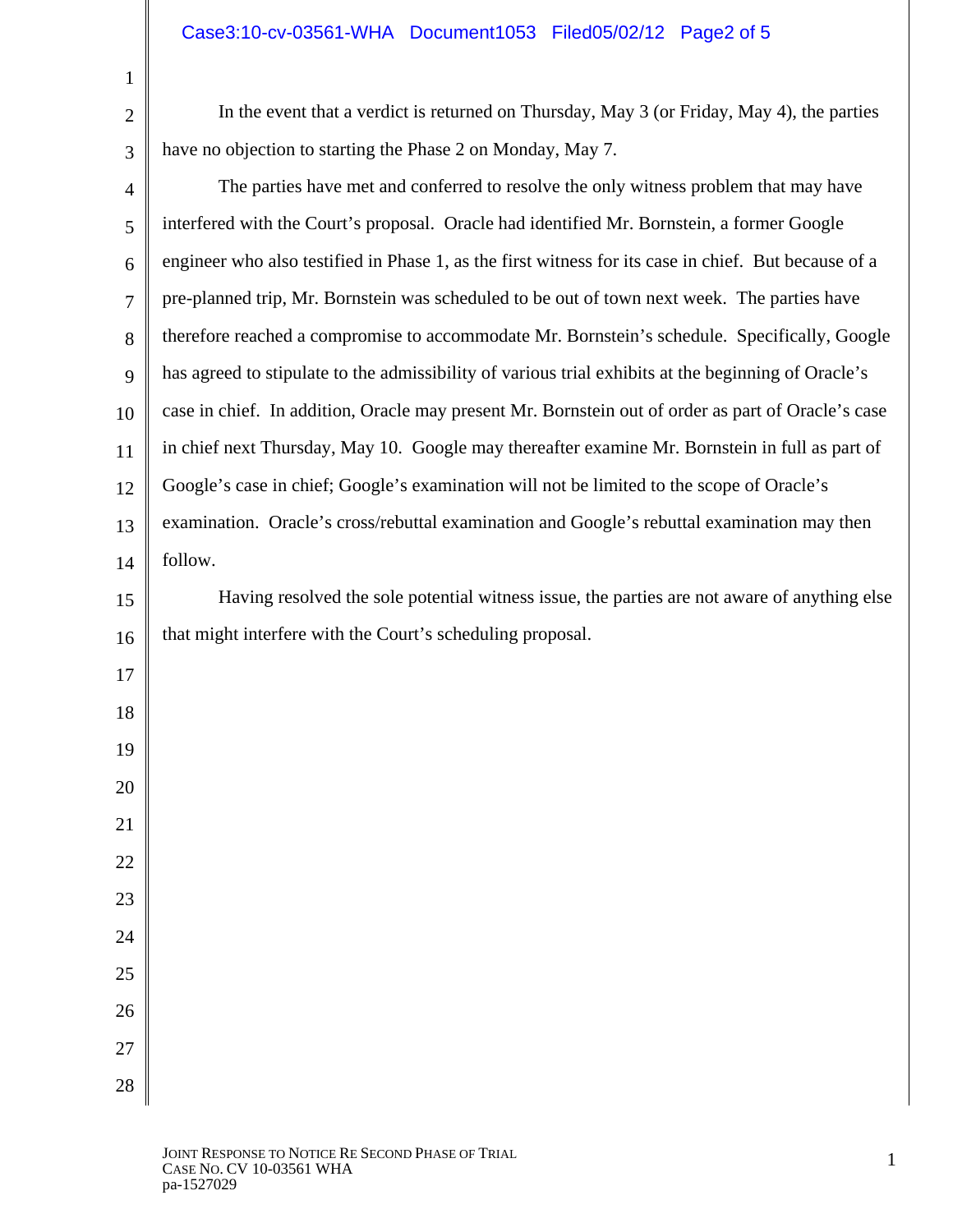|                |                    | Case3:10-cv-03561-WHA Document1053 Filed05/02/12 Page3 of 5                                      |
|----------------|--------------------|--------------------------------------------------------------------------------------------------|
| $\mathbf{1}$   |                    |                                                                                                  |
| $\overline{2}$ | Dated: May 2, 2012 | <b>MORRISON &amp; FOERSTER LLP</b>                                                               |
| 3              |                    | By: /s/ Marc David Peters                                                                        |
| $\overline{4}$ |                    | <b>MORRISON &amp; FOERSTER LLP</b>                                                               |
| 5              |                    | MICHAEL A. JACOBS (Bar No. 111664)<br>mjacobs@mofo.com                                           |
| 6              |                    | MARC DAVID PETERS (Bar No. 211725)<br>mdpeters@mofo.com                                          |
| 7              |                    | DANIEL P. MUINO (Bar No. 209624)<br>dmuino@mofo.com                                              |
| 8<br>9         |                    | 755 Page Mill Road<br>Palo Alto, CA 94304-1018<br>Telephone: (650) 813-5600                      |
| 10             |                    | Facsimile: (650) 494-0792                                                                        |
| 11             |                    | <b>BOIES, SCHILLER &amp; FLEXNER LLP</b><br>DAVID BOIES (Admitted Pro Hac Vice)                  |
| 12             |                    | dboies@bsfllp.com<br>333 Main Street                                                             |
| 13             |                    | Armonk, NY 10504<br>Telephone: (914) 749-8200                                                    |
| 14             |                    | Facsimile: (914) 749-8300<br>STEVEN C. HOLTZMAN (Bar No. 144177)                                 |
| 15             |                    | sholtzman@bsfllp.com<br>1999 Harrison St., Suite 900                                             |
| 16             |                    | Oakland, CA 94612<br>Telephone: (510) 874-1000                                                   |
| 17             |                    | Facsimile: (510) 874-1460                                                                        |
| 18             |                    | ORACLE CORPORATION<br>DORIAN DALEY (Bar No. 129049)<br>dorian.daley@oracle.com                   |
| 19             |                    | DEBORAH K. MILLER (Bar No. 95527)<br>deborah.miller@oracle.com<br>MATTHEW M. SARBORARIA (Bar No. |
| 20             |                    | 211600)<br>matthew.sarboraria@oracle.com                                                         |
| 21             |                    | 500 Oracle Parkway<br>Redwood City, CA 94065                                                     |
| 22             |                    | Telephone: (650) 506-5200<br>Facsimile: (650) 506-7114                                           |
| 23             |                    | <b>Attorneys for Plaintiff</b>                                                                   |
| 24<br>25       |                    | ORACLE AMERICA, INC.                                                                             |
| 26             |                    |                                                                                                  |
| 27             |                    |                                                                                                  |
| 28             |                    |                                                                                                  |
|                |                    |                                                                                                  |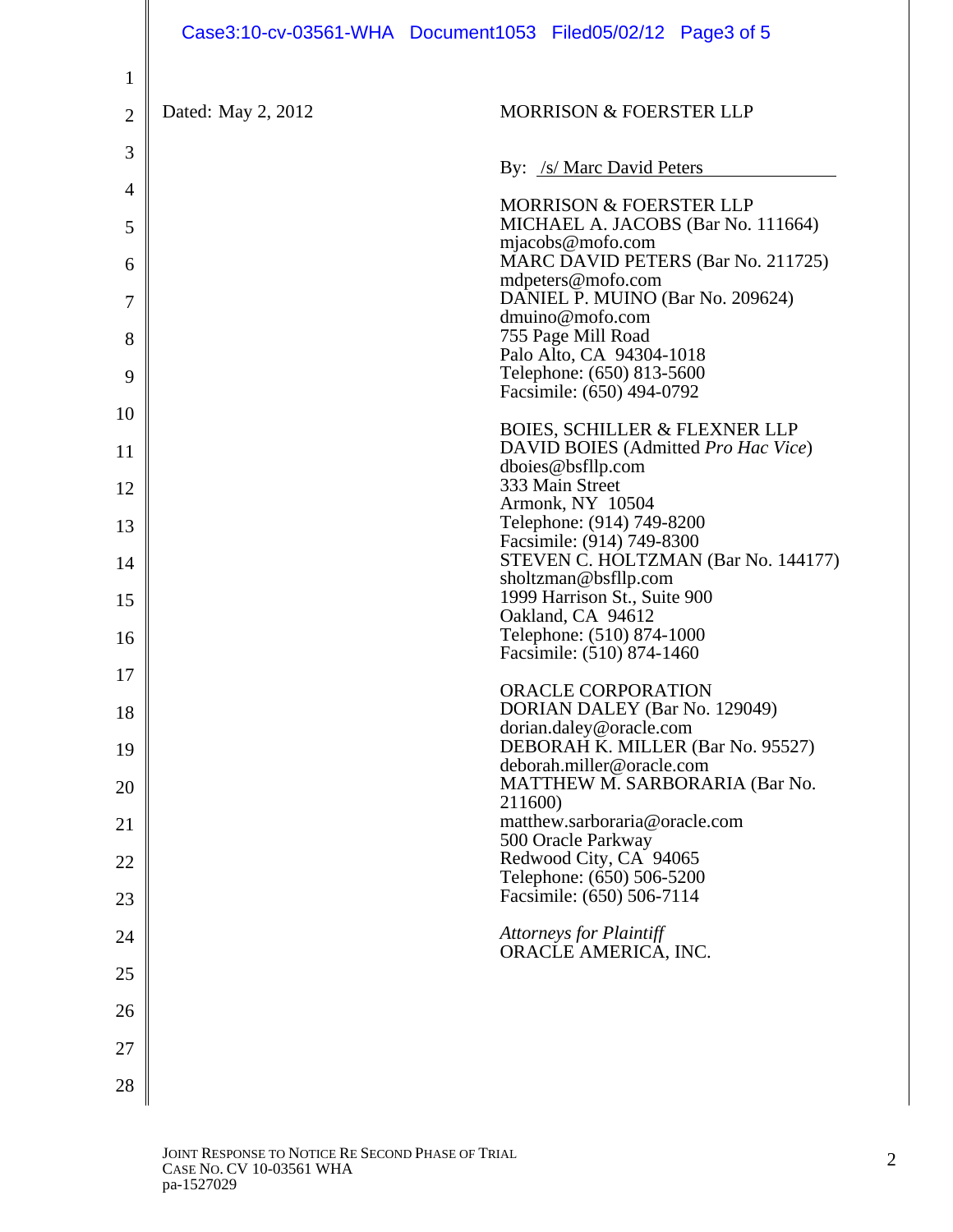|                |                    | Case3:10-cv-03561-WHA Document1053 Filed05/02/12 Page4 of 5                       |
|----------------|--------------------|-----------------------------------------------------------------------------------|
| 1              |                    |                                                                                   |
| $\overline{2}$ | Dated: May 2, 2012 | <b>KEKER &amp; VAN NEST LLP</b>                                                   |
| 3              |                    | By: /s/ Matthias A. Kamber                                                        |
| 4              |                    | <b>SCOTT T. WEINGAERTNER (Pro Hac Vice)</b>                                       |
| 5              |                    | sweingaertner@kslaw.com<br><b>ROBERT F. PERRY</b>                                 |
| 6              |                    | rperry@kslaw.com<br><b>BRUCE W. BABER (Pro Hac Vice)</b>                          |
| 7              |                    | bbaber@kslaw.com<br>1185 Avenue of the Americas                                   |
| 8<br>9         |                    | New York, NY 10036-4003<br>Telephone: (212) 556-2100<br>Facsimile: (212) 556-2222 |
| 10             |                    | DONALD F. ZIMMER, JR. (SBN 112279)                                                |
| 11             |                    | fzimmer@kslaw.com<br>CHERYL A. SABNIS (SBN 224323)                                |
| 12             |                    | csabnis@kslaw.com<br>KING & SPALDING LLP                                          |
| 13             |                    | 101 Second Street - Suite 2300<br>San Francisco, CA 94105                         |
| 14             |                    | Telephone: (415) 318-1200<br>Facsimile: (415) 318-1300                            |
| 15             |                    | <b>GREENBERG TRAURIG, LLP</b>                                                     |
| 16             |                    | IAN C. BALLON (SBN 141819)<br>ballon@gtlaw.com                                    |
| 17             |                    | HEATHER MEEKER (SBN 172148)<br>meekerh@gtlaw.com                                  |
| 18             |                    | 1900 University Avenue<br>East Palo Alto, CA 94303                                |
| 19             |                    | Telephone: (650) 328-8500<br>Facsimile: (650) 328-8508                            |
| 20             |                    | <b>KEKER &amp; VAN NEST LLP</b>                                                   |
| 21             |                    | ROBERT A. VAN NEST (SBN 84065)<br>rvannest@kvn.com                                |
| 22             |                    | CHRISTA M. ANDERSON (SBN184325)<br>canderson@kvn.com                              |
| 23             |                    | DANIEL PURCELL (SBN 191424)<br>dpurcell@kvn.com                                   |
| 24             |                    | 633 Battery Street<br>San Francisco, CA 94111                                     |
| 25             |                    | Telephone: (415) 391-5400<br>Facsimile: (415) 397-7188                            |
| 26             |                    | <b>Attorneys for Defendant</b>                                                    |
| 27             |                    | GOOGLE INC.                                                                       |
| 28             |                    |                                                                                   |